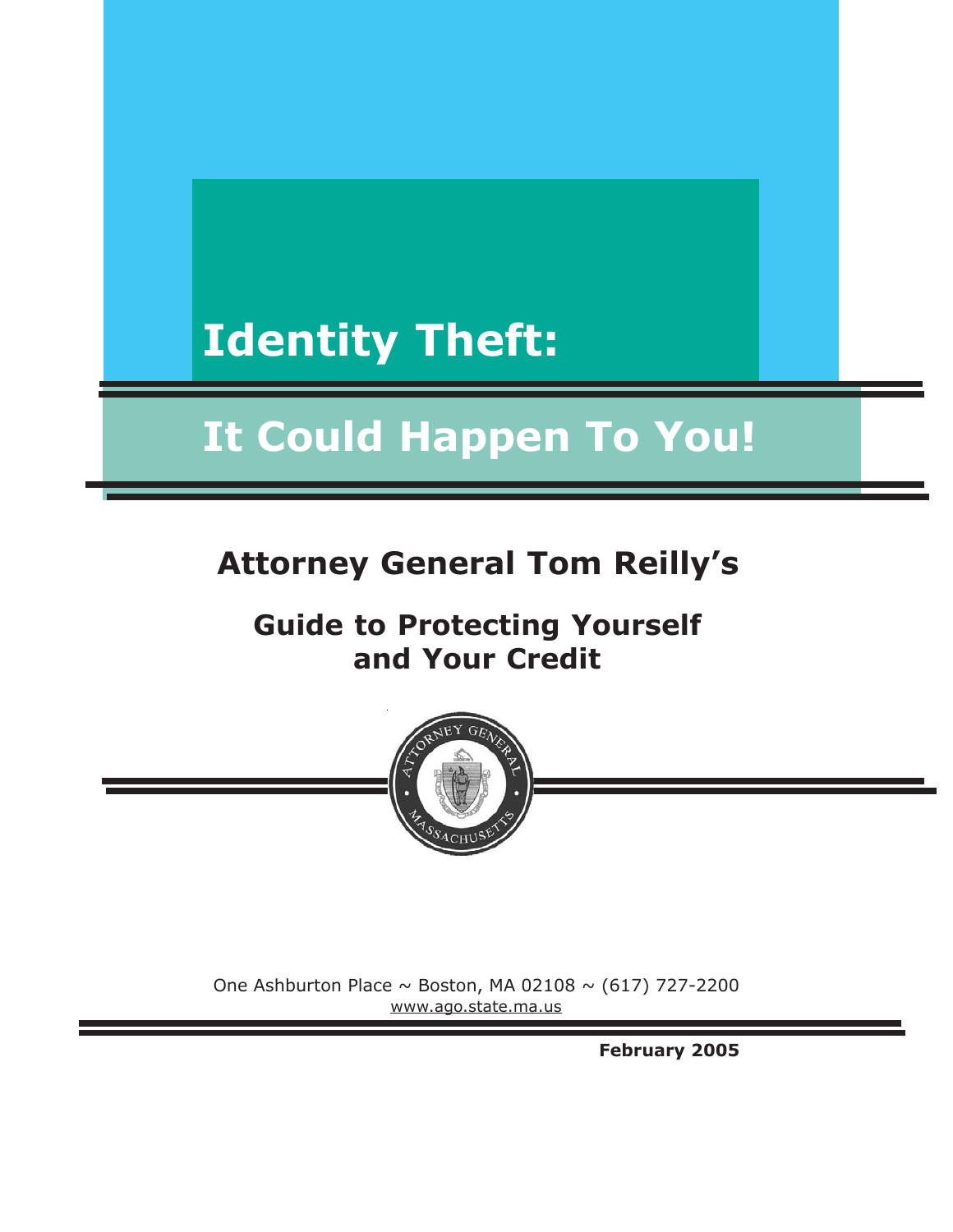

Office of the Attorney General Consumer Protection and Antitrust Division

One Ashburton Place, Boston, MA 02108 (617) 727-2200 Consumer Hotline (617) 727-8400 www.ago.state.ma.us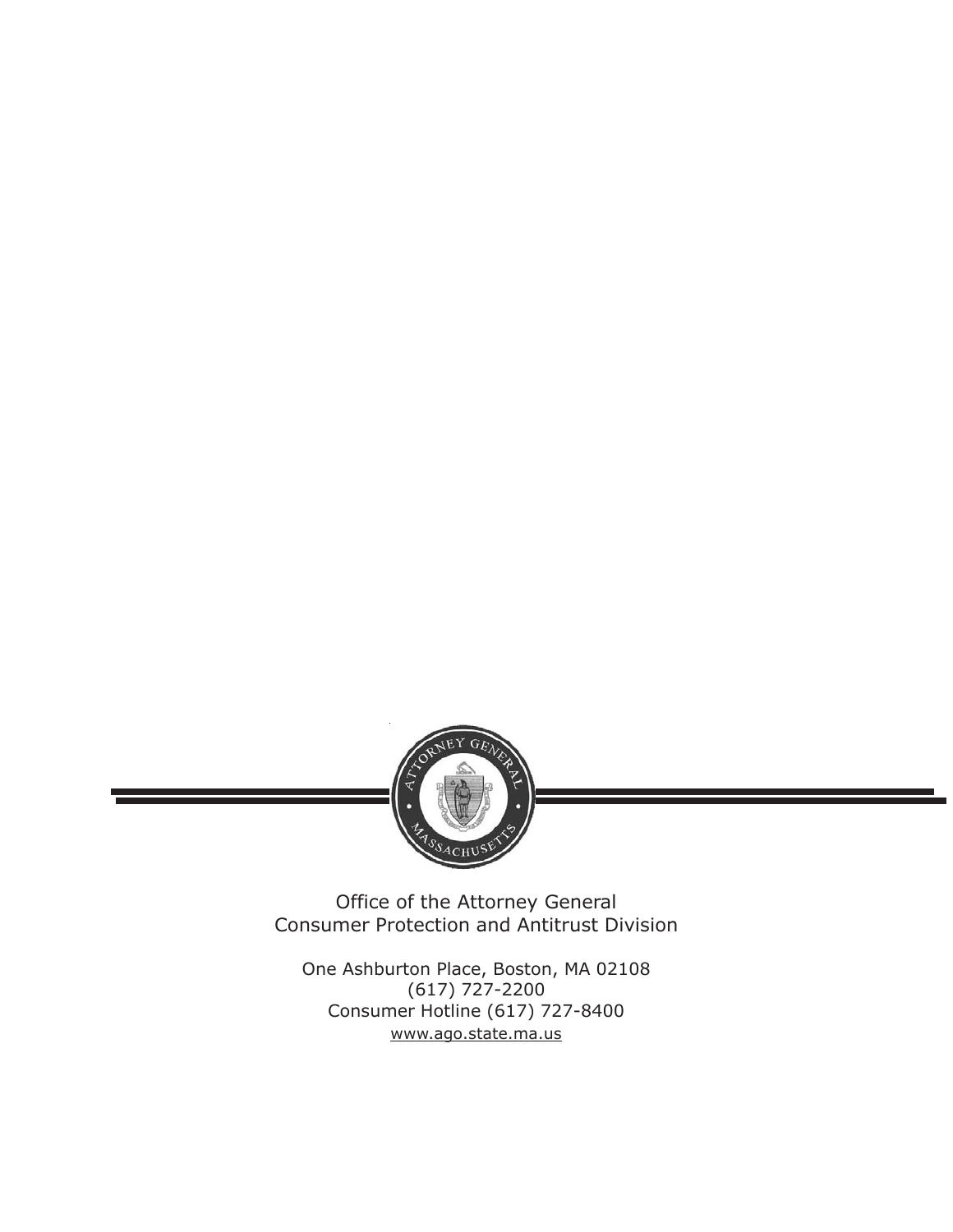

**Identity Theft: It Could Happen To You!**

# **A Message from Attorney General Tom Reilly**

### *You may be the victim of identity theft and you don't even know it!*

Identity thieves may obtain pieces of your personal information and use it without your knowledge to open bank accounts, credit cards, and phone services in your name. Personal information that they steal may include your bank and credit card numbers, Social Security number (SSN), driver's license number, name, and address. Identity theft victims are often unaware their identity was stolen until they receive enormous credit card bills, debt collectors begin calling, or they are denied credit.

Under state and federal law (15 U.S.C. §1643 and M.G.L. c. 140D, §26), victims are not, generally, responsible for more than \$50 of the unauthorized charges on their credit cards, but the impact on the victims' credit histories can be staggering.

This guide will help you take measures to protect yourself from having your identity stolen and your credit ruined.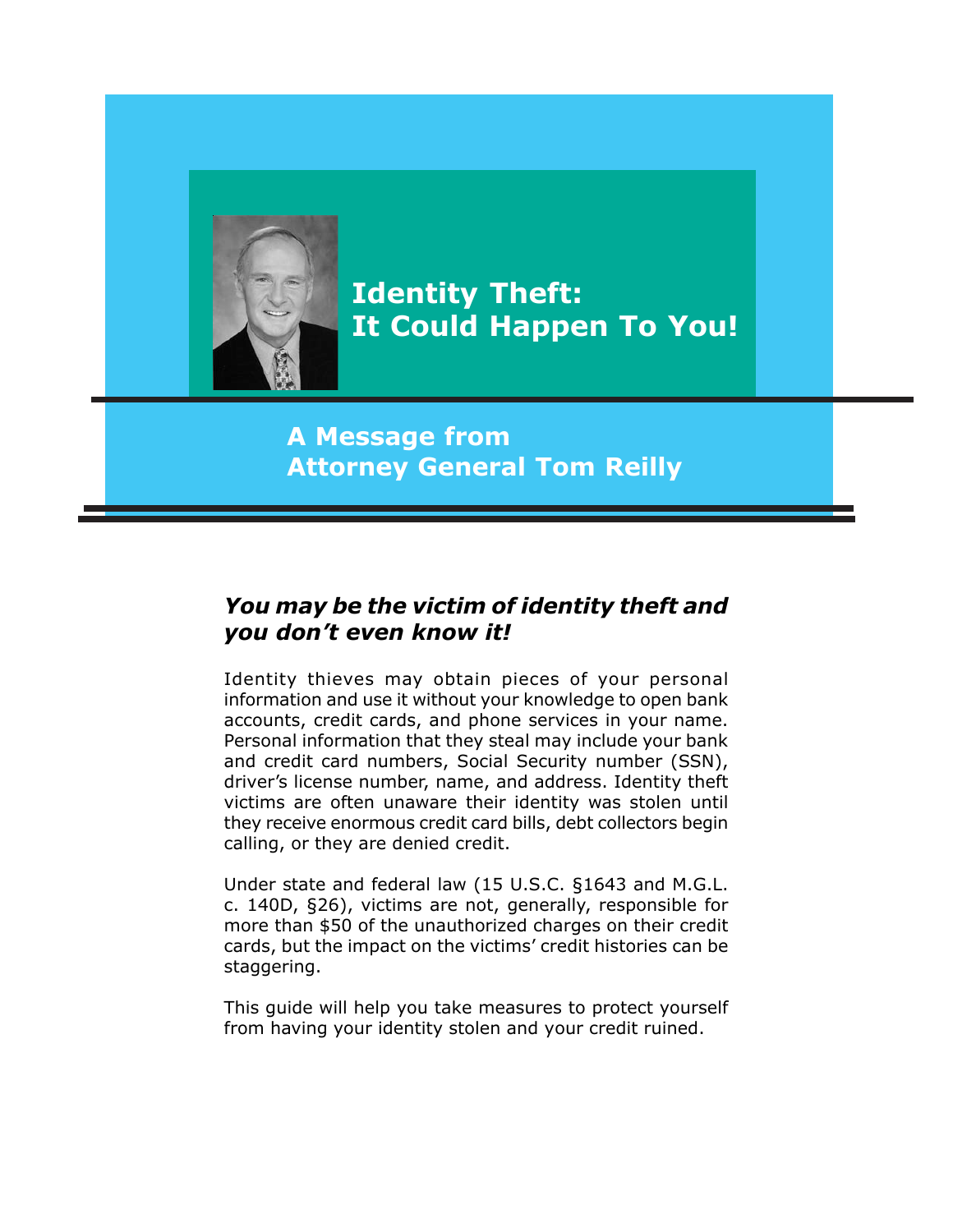## **WHERE DO IDENTITY THIEVES OBTAIN PERSONAL INFORMATION?**

Bank statements

Discarded credit card & ATM receipts

Trash dumpsters

Pre-approved credit card applications

Stolen mail

Theft of a wallet or purse that contains credit cards, social security card, or driver's license

Passport

Unsecured Internet Web sites

Sham telemarketing calls

Sham e-mails and Internet Web sites

Computer viruses and spyware

Computer software found on public access computers or surreptitiously installed on home computers that log your keystrokes

# **AVOIDING IDENTITY THEFT**

#### **1. Manage your personal information**

- Do not routinely carry your social security card or birth certificate in your wallet or purse.
- Carry only those credit cards you use regularly and cancel all credit cards you do not use.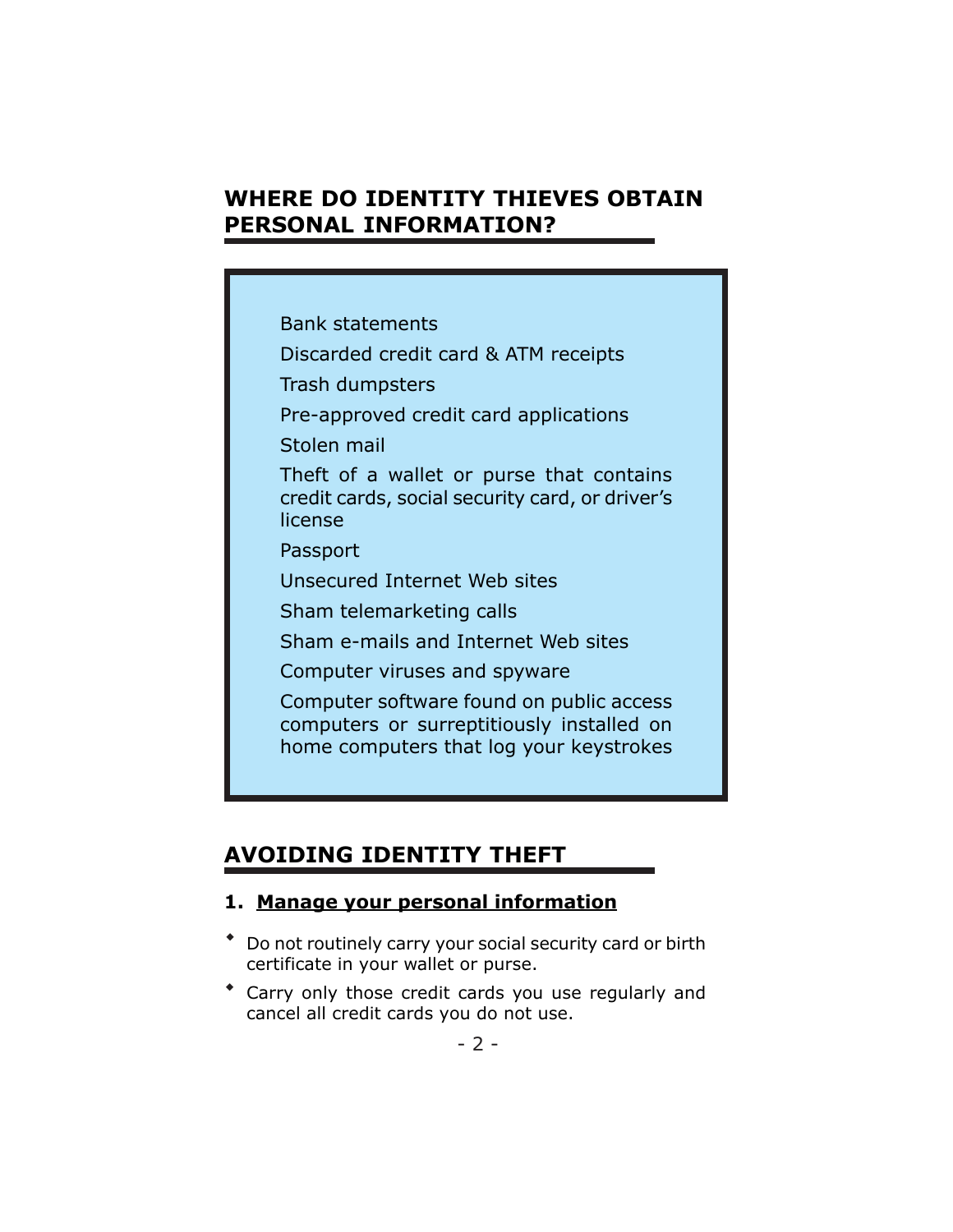- Keep an accurate list of all credit cards and bank accounts including the name, mailing address and telephone number of the creditor, the account number, and expiration date. Update the list regularly and keep it in a secure place.  $\bullet$
- Review closely all credit card and bank statements each month to detect unusual activity or unauthorized charges.
- Destroy pre-approved credit card solicitations and reduce the number of those solicitations by calling **1- 888-5-OPT-OUT (1-888-567-8688),** or visit the Web site at www.optoutprescreen.com.  $\bullet$
- Disclose your social security number only when absolutely necessary. Social Security numbers were implemented as a method to account for your taxable earnings, not as a universal identifier.  $\bullet$
- Change your driver's license number to a randomly assigned "S number." When you pay by check, the seller can only record your name, address, driver's license or Massachusetts ID number, and your choice of a home or daytime telephone number (M.G.L. c. 93, § 105). If you have a random license number, you avoid disclosing your Social Security number every time you pay by check.  $\bullet$
- Don't give out any personal information on the telephone, through the mail, or over the Internet, unless you've initiated the contact or are sure you know with whom you are dealing.  $\bullet$
- Deposit outgoing mail in post office collection boxes or at your local post office instead of an unsecured mailbox. Remove mail promptly from your mailbox. If you're planning to be away from home and can't pick up your mail, call the **U.S. Postal Office at 1- 800-275-8777,** to ask for a vacation hold.  $\bullet$
- Destroy all credit card and ATM receipts and do not discard them at banks or retail establishments.  $\bullet$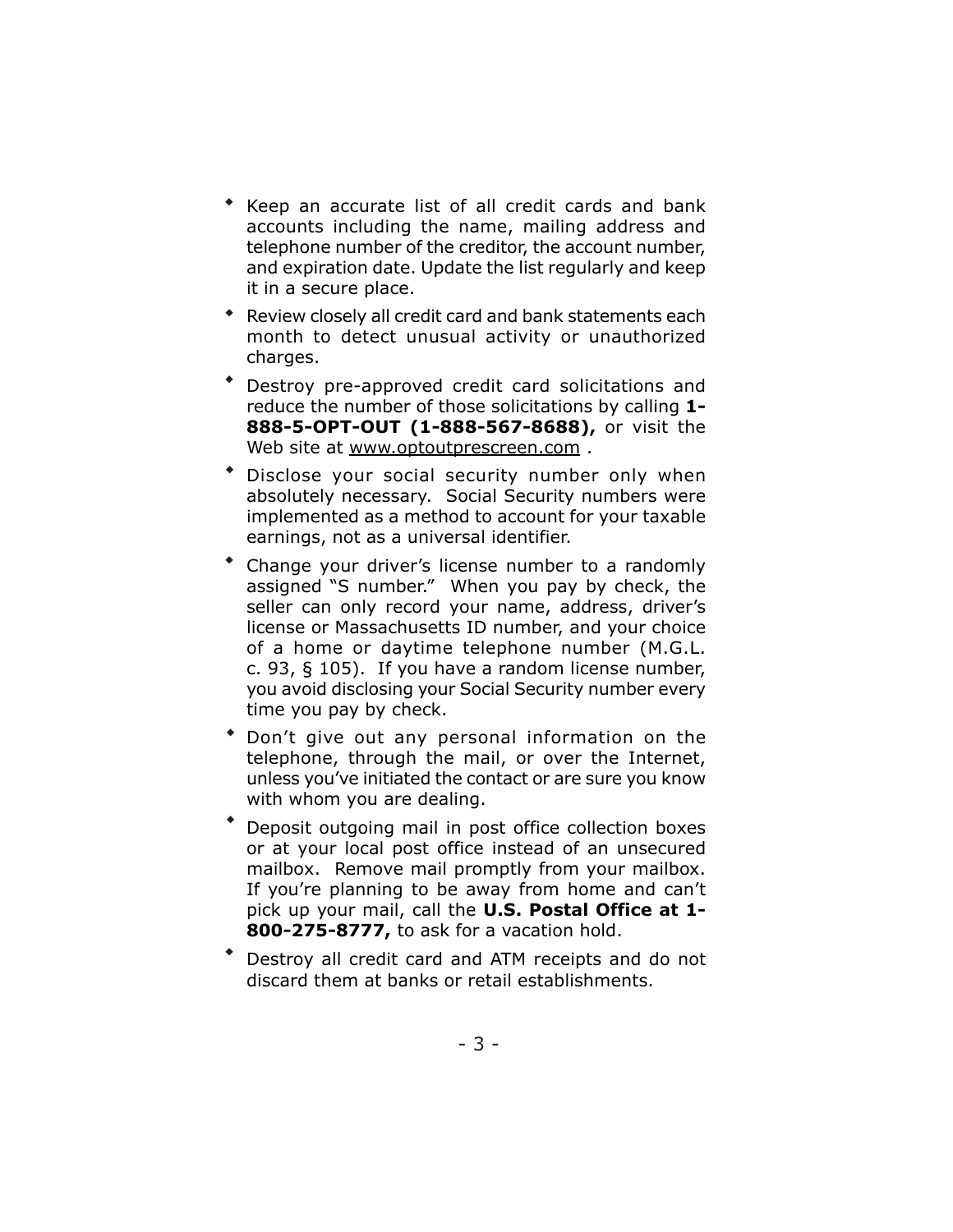#### **2. Manage your computer**



 Update your virus protection software regularly. Computer viruses can have damaging effects, including introducing programs that cause your computer to send out files or other stored information.

- Update the security protections on your operating system by downloading any security updates or patches.  $\bullet$
- Don't download files from strangers or click on hyperlinks from people you don't know. Opening a file could expose your system to a computer virus or a program that could hijack your computer or modem.  $\bullet$
- Use a firewall, especially if you have a highspeed or "always on" connection to the Internet. The firewall allows you to limit uninvited access to your computer.  $\bullet$
- Use a secure browser. When you're submitting information on the Internet, look for the "lock" icon on the status bar. It's a symbol that your information is secure during transmission.  $\bullet$
- Avoid using an automatic log-in feature that saves your username and password, and always log off when you're finished.  $\bullet$
- Try not to store financial information on your laptop unless absolutely necessary. If you do, use a password that is a combination of letters, numbers, and symbols.  $\bullet$
- Don't respond to unsolicited e-mails that ask for personal information, even if it appears to come from a legitimate bank or other business. ID thieves will replicate e-mails and Web sites from legitimate companies, including banks and  $\bullet$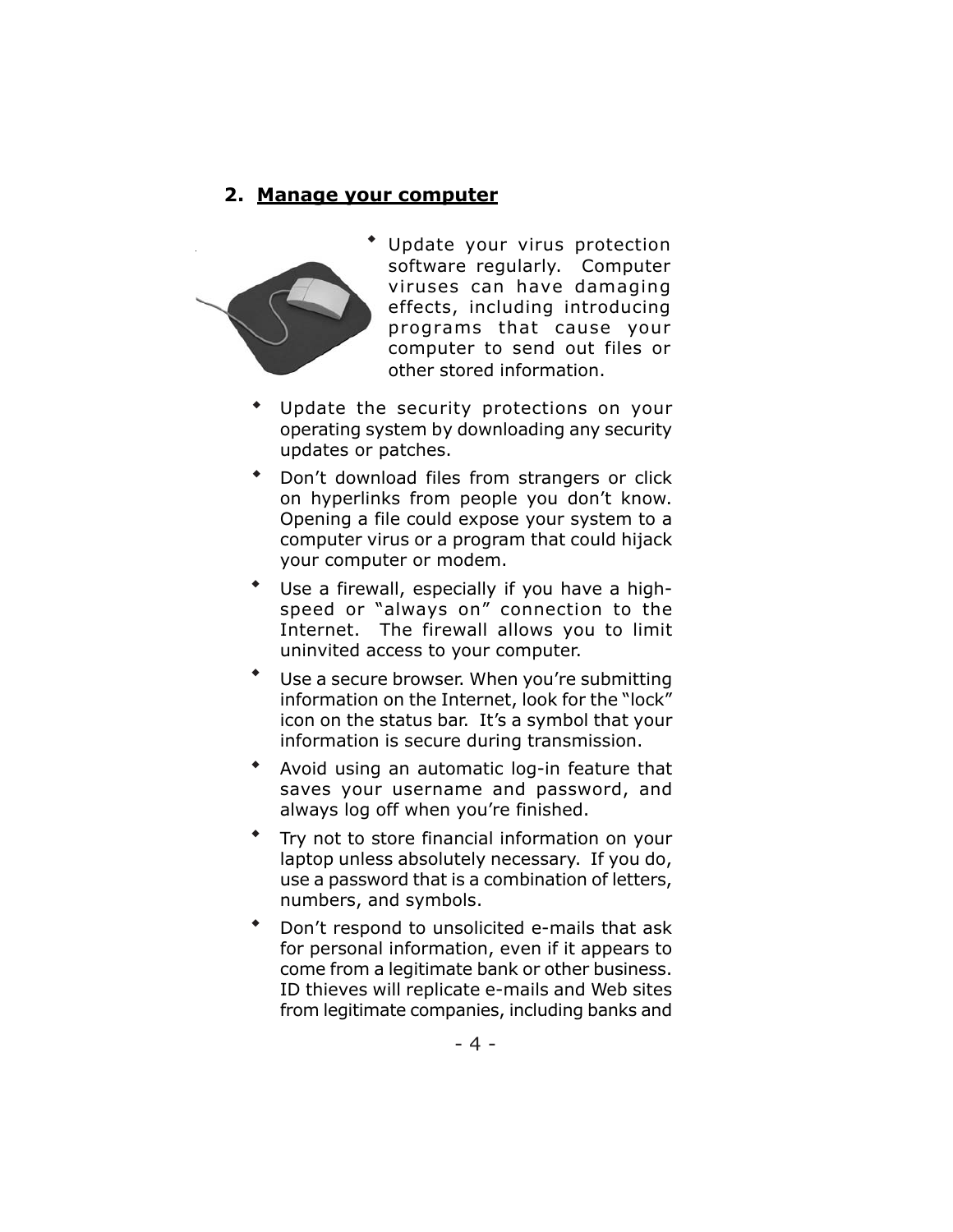other financial institutions, to try to trick you into revealing your personal information. This tactic is called "phishing."

#### **3. Order copies of your credit report from each of the three major credit bureaus (Equifax, Experian, and TransUnion)**

Under state and federal law, you are entitled to **one free copy** of your credit report each year from each of the three credit reporting agencies. Exercise this right, and check your credit report closely for accuracy. You can order your credit report by calling each of the three credit reporting agencies directly (see Resource List on page 12), or, beginning in September 2005, you can order all three reports by contacting the centralized source: **1-877-FACT-ACT (1-877-322-8228),** or visit the Web site at www.annualcreditreport.com .

A credit report contains information such as where you work and live, all the credit accounts that have been opened/closed in your name, and whether you pay your bills on time.

> **By law, credit bureaus can charge you no more than \$9.00 for a copy of your credit report.**

Check to see if you have authorized everything on your credit report.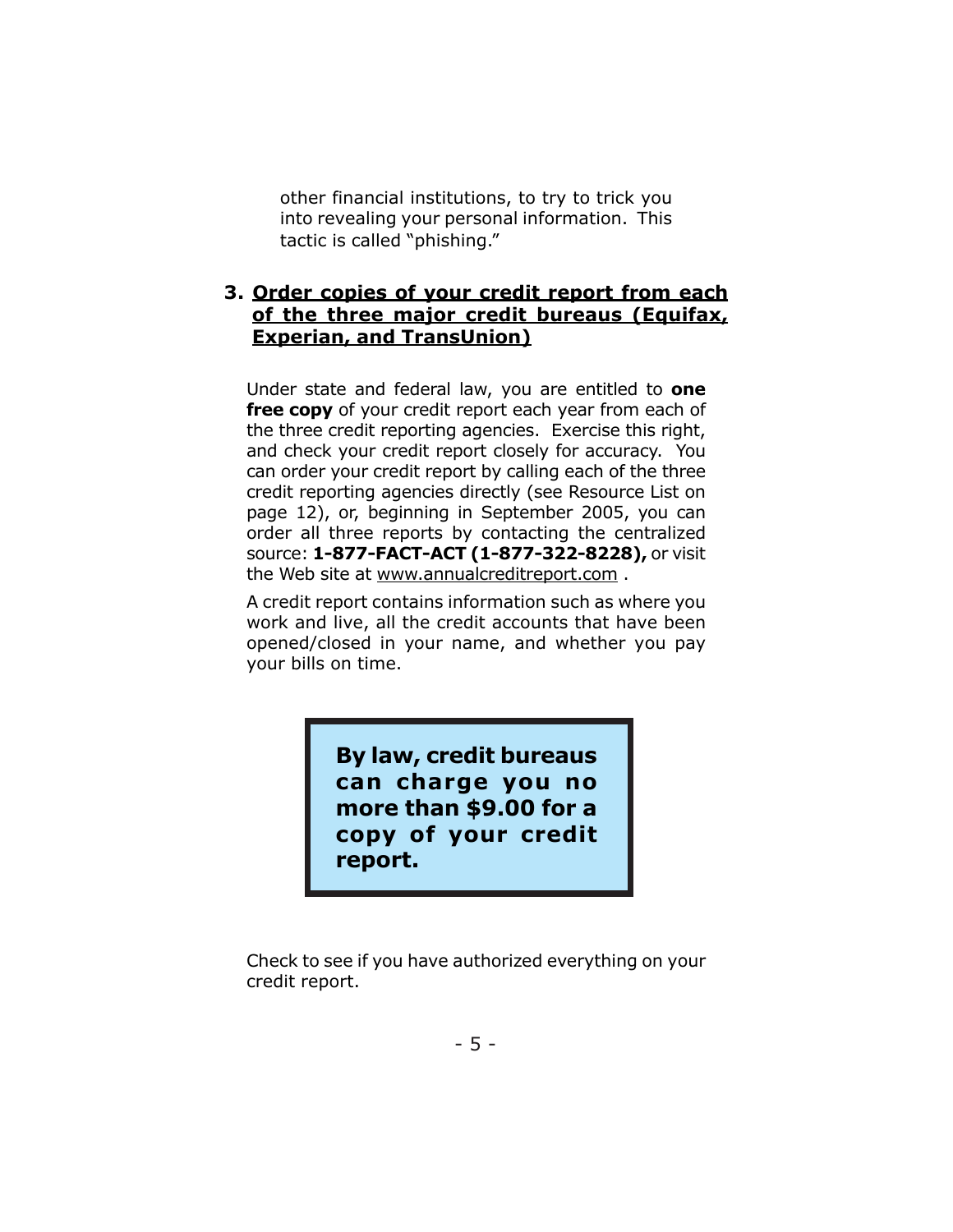#### **4. Special considerations for individuals in the military**

If you are on active military duty, consider placing an alert on your credit file. An alert will appear on your credit file for a 12-month period and special care must be taken before extending credit in your name. It also means that for two years from the date you make a request to have an active military duty alert placed on your credit file, credit bureaus must exclude you from any lists of consumers they provide to any third party to offer credit or insurance to you when you did not initiate the transaction.

## **WHAT SHOULD YOU DO IF YOU ARE THE VICTIM OF IDENTITY THEFT?**

Take actions immediately to minimize damage to your credit record, and to ensure that you are not held responsible for debts which the identity thief incurred using your name.

Keep a record of all correspondence and conversations with financial institutions and other companies, credit bureaus, and law enforcement officials.

Send all correspondence by certified mail, return receipt requested, to document what the company received and when. Keep copies of everything.

#### **You should take the following four steps in all instances of identity theft:**

#### **Step 1. Close Any Problem Accounts**

Contact the credit card companies, banks, or any other creditors to close the accounts that you know have been tampered with or opened fraudulently.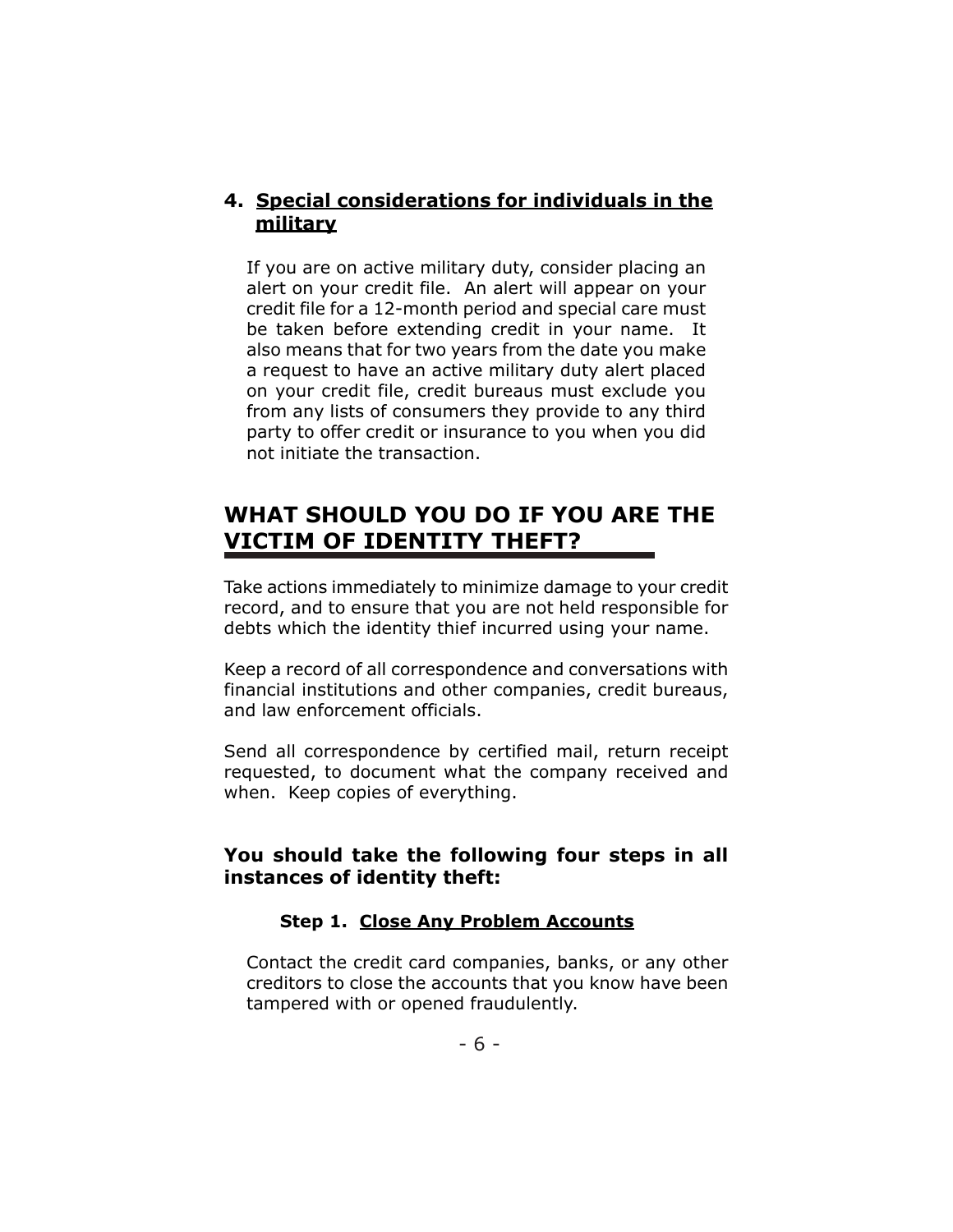#### **Step 2. Contact the Credit Bureaus and Place a Fraud Alert on Your Credit File**

Contact the fraud department of any one of the three major credit bureaus to place a fraud alert on your credit file. The fraud alert requires that creditors contact you before opening any new accounts or making any changes to your existing accounts. When you place a fraud alert on your credit file, all three credit bureaus are required by law to automatically send a credit report free of charge to you.

This "one-call" fraud alert will remain in your credit file for at least 90 days.

When you get your three credit reports, review them carefully. Look to see whether there are any accounts that you did not open, unexplained debts on your true accounts, and inquiries that you didn't initiate. Contact any companies if there is any unexplained activity.

The three major credit bureaus are:

#### **Equifax**

To report fraud, call: (800) 525-6285, and write: P.O. Box 740241, Atlanta, GA 30374- 0241.

#### **Experian**

To report fraud, call: (888) 397-3742, and write: P.O. Box 9532, Allen, TX 75013.

#### **TransUnion**

To report fraud, call: (800) 680-7289, and write: Fraud Victim Assistance Division, P.O. Box 6790 Fullerton, CA 92834-6790.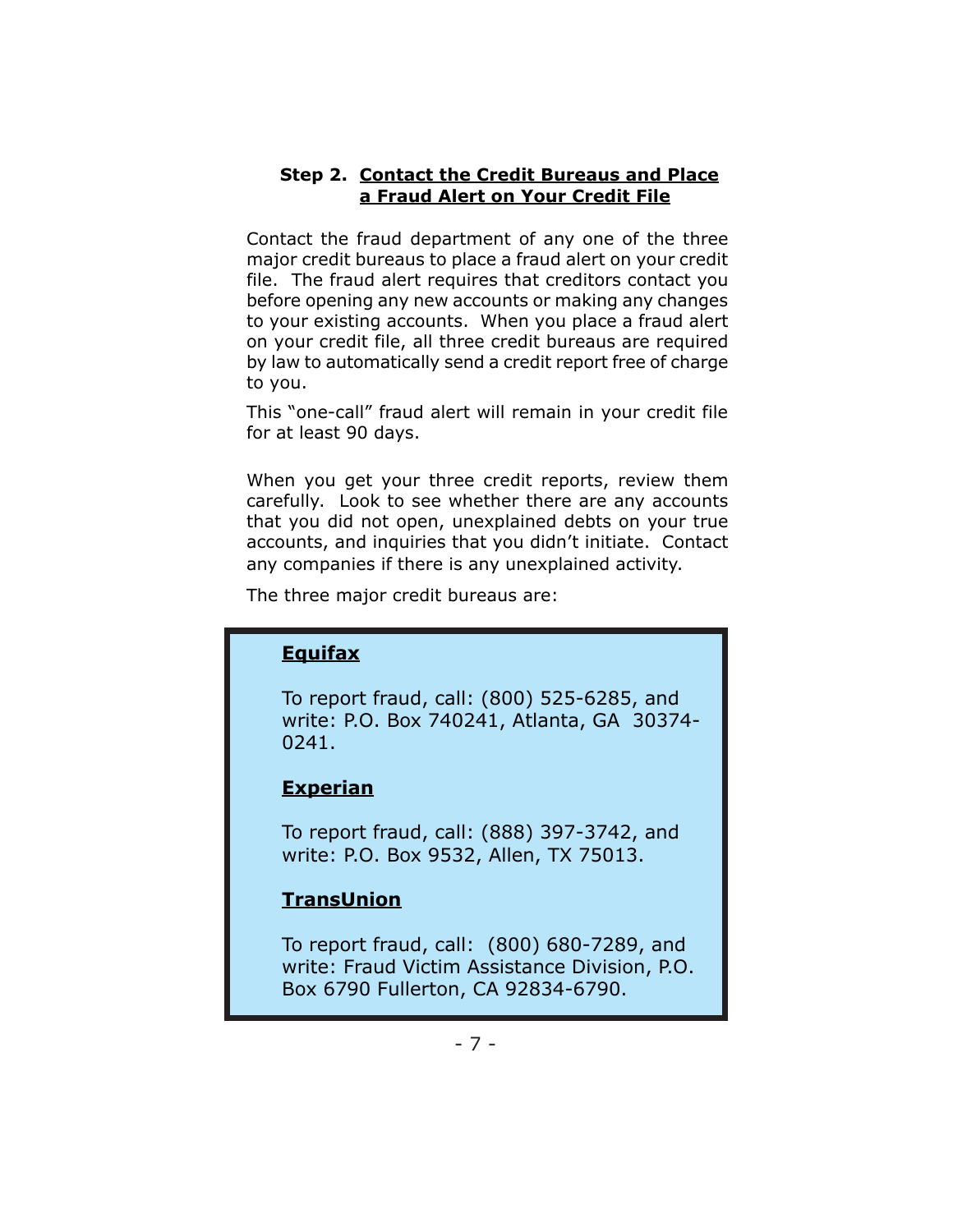#### **Step 3. Contact the Fraud Departments of Each of Your Creditors**

If you are obtaining new accounts from your creditors, make sure to use new personal identification numbers (PINs) and passwords.

Make a list of all of the financial institutions where you do business, including your credit card companies and all of the financial institutions where you have checking, savings, investment, or other accounts. You should also identify your telephone, cell phone and Internet Service Providers. To make sure that each of your creditors is aware that an identity thief may have your account information, report to each of these companies that you have been the victim of identity theft, even if that particular company has not been the subject of the fraud. Ask each of your creditors to place a "fraud alert" on your account. It is a good idea to follow up in writing to each of the companies that you contact, and to keep a record of your letters.

*Make phone calls today if your cards have been stolen***.** If your ATM or debit card has been stolen, even if you are unsure whether these cards have been used, report the thefts immediately to your bank or card issuer. If your credit cards have been stolen, also report these thefts immediately, whether or not you are aware that the cards have been used.

If you are obtaining new accounts from your creditors, make sure to use new personal identification numbers (PINs) and passwords.

#### **Step 4. Promptly Make a Report with Your Local Police Department**

*File a police report with your local police department,* keep a copy for yourself, and give a copy to your creditors and the credit bureaus.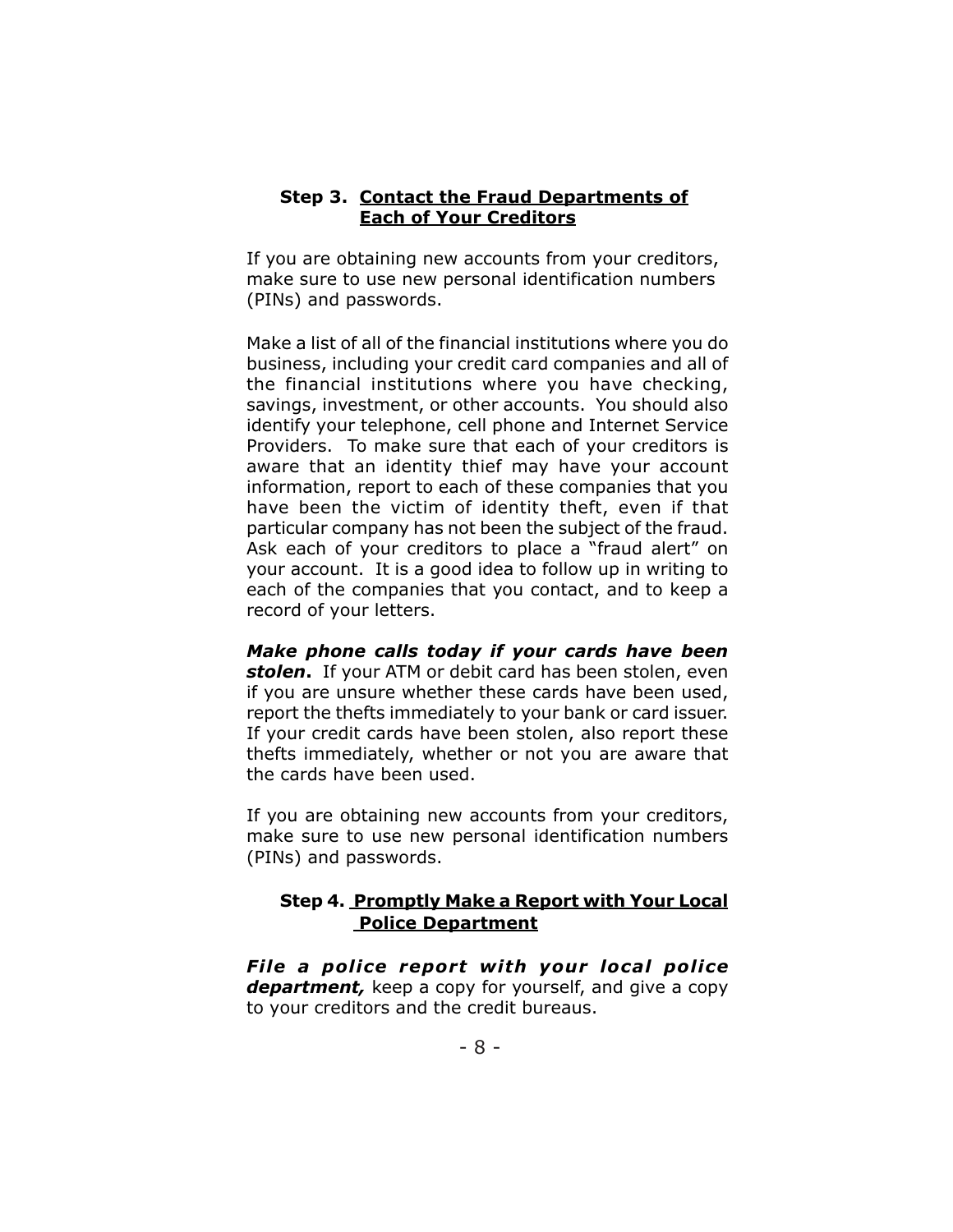*Place an extended alert on your credit file.* If you made an identity theft report to a police department, you may submit a copy of that report to one of the three major credit bureaus, and then an extended fraud alert will be placed in your credit file for a 7-year period. Having a fraud alert on your credit file means that any time a "user" of your credit report (for instance, a credit card company, lender, or other financial institution) checks your credit report, it will be notified that you do not authorize any new credit cards, any increase in credit limits, the issuance of a new card on an existing account, or other increases in credit, unless the "user" takes extra precautions to ensure that it is giving the additional credit to you (and not to the identity thief).

Massachusetts law provides that identity theft is a crime (M.G.L. c. 266, § 37E). You should be aware that not all identity theft complaints can or will be investigated. However, by providing law enforcement offices with a written report, you make it possible for law enforcement offices to spot trends and patterns, and to identify the prevalence of identity theft.



#### **WHAT'S NEXT?**

**In General:** Review all credit, billing, and bank statements with great care after you have been the victim of identity theft, and report all questionable activities to the appropriate company or financial institution.

**Contact Your Bank If Your Checks Have Been Stolen.** You may learn that the identity thief has written checks in your name. If so, you need to alert your bank, and close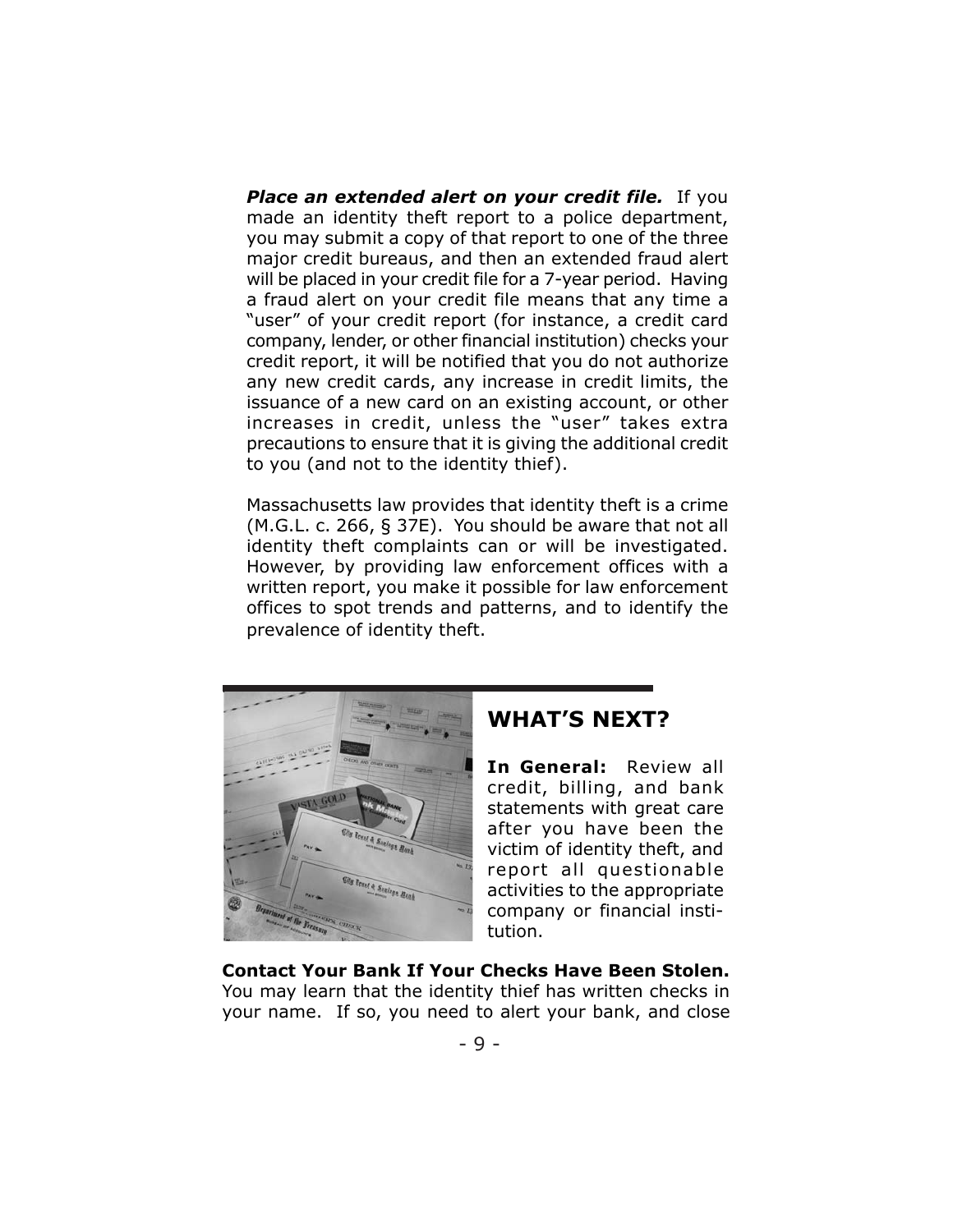your bank account. (Remember to discuss with your bank representative what to do about outstanding checks that have not yet been cashed.) Ask your bank to notify appropriate check verification services that you have been the victim of identity theft.

Many retail stores use check verification systems, and you can alert check verification systems about the identity theft, and ask them to stop accepting checks in your name drawn on the account you are closing. The major check verification companies are:

| <b>Telecheck</b> | (800) 710-9898   |
|------------------|------------------|
| Certegy, Inc.    | $(800)$ 437-5120 |
| ChexSystems      | $(800)$ 428-9623 |
| <b>SCAN</b>      | $(800)$ 262-7771 |

**Contact the Registry of Motor Vehicles If You Need to Get a New Driver's License.** If you were issued a driver's license by the Massachusetts Registry of Motor Vehicles, you may use the RMV's Web site for information about obtaining a new driver's license at www.mass.gov/rmv/ .

**Contact the U.S. Postal Inspection Service If You Suspect That Your Address Has Been Fraudulently Changed.** Notify the U.S. Postal Inspection Service if you suspect that an identity thief has filed a change of your address with the post office. You will also need to notify your local postmaster to make sure that all mail in your name comes to your address.

**Contact the Passport Agency If Your Passport Was Stolen.** If your passport was stolen, you need to take two steps: (1) you should immediately report that your passport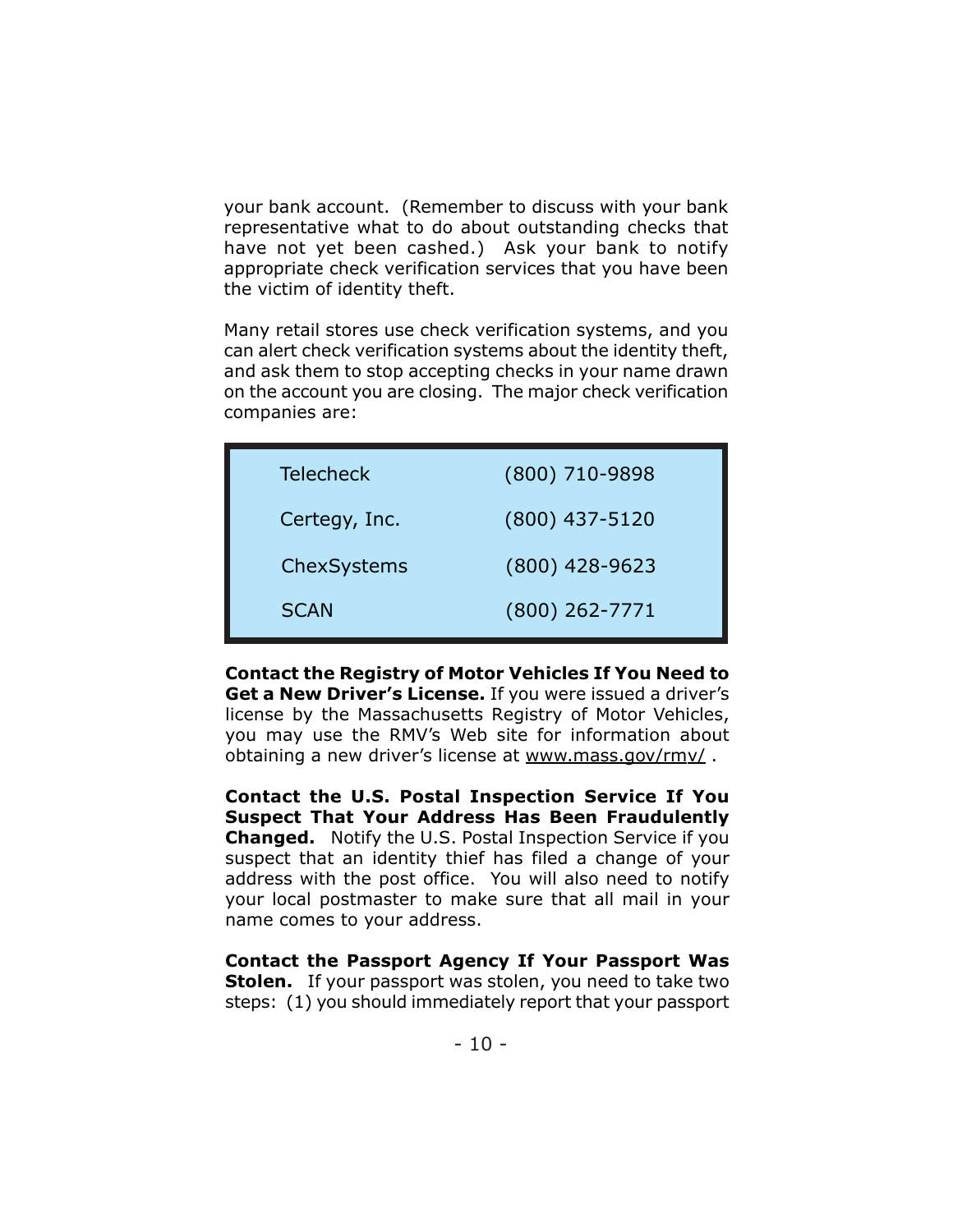was stolen by completing a written form provided by the Passport Office, and (2) in order to get a new passport, you need to complete a form to replace a lost or stolen valid passport. To get instructions for obtaining and completing these forms, and to download the forms, visit the Passport Office's Web site at www.travel.state.gov .

**Cell or Telephone Service.** If you discover charges for calls you did not make on your cell or telephone bills, contact your provider immediately. You will probably need to close your accounts and open new ones. You may also want to request that a password be provided and required before any changes can be made to your accounts.